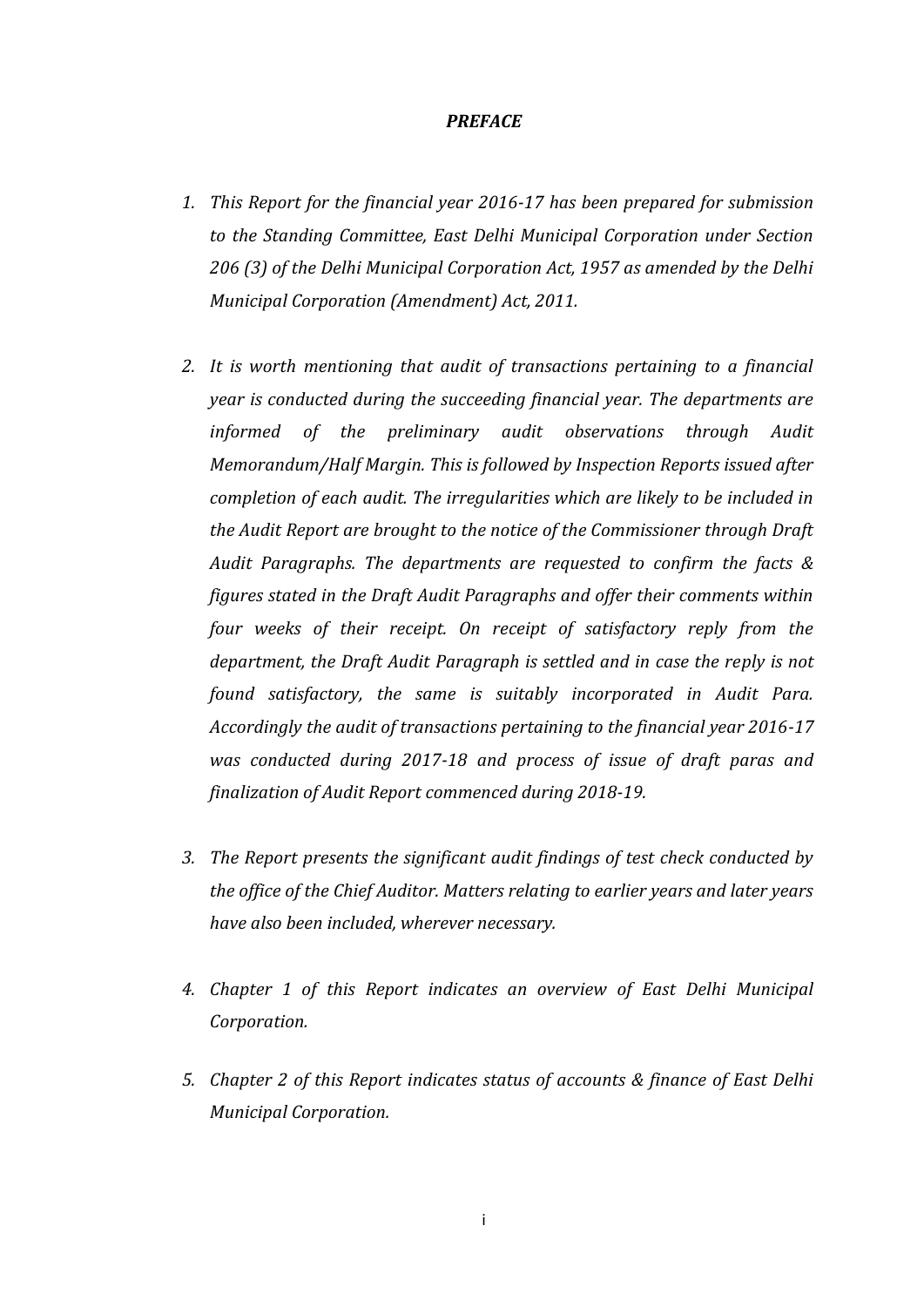- *6. Chapters 3 to 14 of this Report contain introduction of each chapter and audit observations on matters arising from the audit of the financial transactions relating to Property tax, Licencing, Engineering, Building, Health & Medical, and Education.*
- *7. The total money value of this Report containing 24 audit paragraphs is Rs.379.87 Crore. Major cases include "Non-reconciliation of funds released by pension cell for disbursement to pensioners of MCD/EDMC (Rs.265.29 Crore)", "Outstanding arrears of property tax (Rs.101.33 Crore)", "Payment of ready mix concrete without pre-printed delivery tickets/challans (Rs.3.85 Crore)", "Irregularities in execution of work "Improvement/Development/ Strengthening of road in Nand Nagari (Rs.1.69 Crore)", "Excess payment due to non deduction on account of decrease in price of steel re-inforcement bars under clause 10 CA (Rs.46.35 lakh)", "Loss of revenue due to non/short deposit of one time car parking charges (Rs.54.45 lakh)", "Irregular payment on account of deployment of Cook-cum-Helper under Mid-day-Meal Scheme (Rs.93.18 lakh)", "Blockage of fund due to non-utilization of multipurpose block at Swami Dayanand Hospital (Rs.2.10 Crore)".*
- *8. The Annual Audit Report for the year 2016-17 has been prepared on the basis of records/ information furnished and made available by the auditee units. The office of the Chief Auditor disclaims any responsibility for any mis-information or non-information on the part of the departments.*

*(VINITA MISHRA) Chief Auditor East Delhi Municipal Corporation*

*Dated:*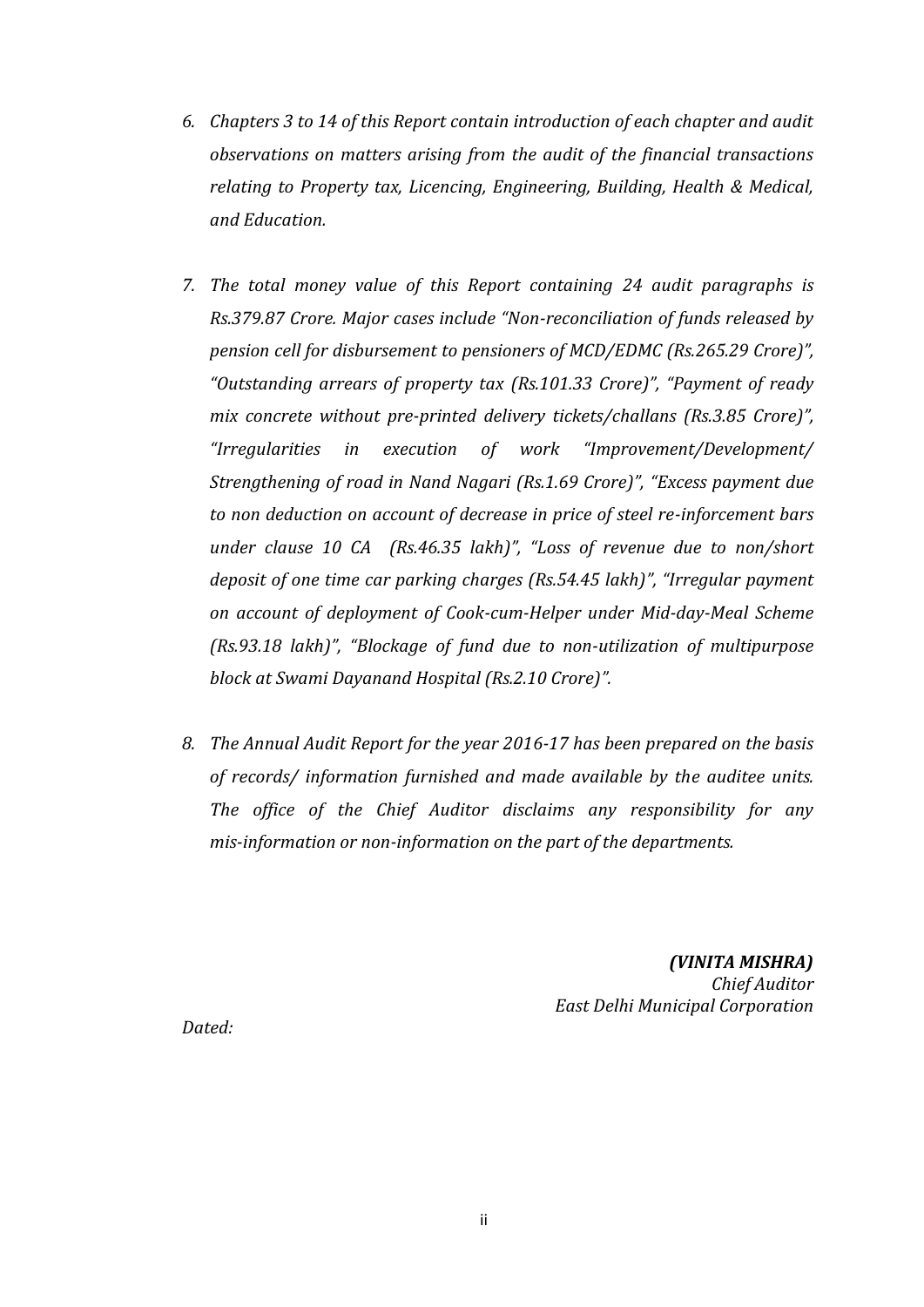# **CONTENTS**

|                         |                                                                                                                         | <b>Financial</b><br>implications | Page<br>No.  |
|-------------------------|-------------------------------------------------------------------------------------------------------------------------|----------------------------------|--------------|
| <b>OVERVIEW</b>         |                                                                                                                         |                                  | vi-vii       |
| <b>CHAPTER-1</b><br>1.1 | overview of East Delhi Municipal<br>An<br>Corporation                                                                   |                                  | $\mathbf{1}$ |
| 1.6(D)                  | Outstanding Audit Reports, Inspection<br>Reports and Audit Objections.                                                  |                                  | 14           |
| 1.7                     | Recoveries at the instance of Audit                                                                                     | 6.83 Cr.                         | 17           |
| <b>CHAPTER-2</b>        | <b>ACCOUNTS &amp; FINANCE</b>                                                                                           |                                  | 18           |
| 2.7                     | Non-reconciliation of funds released by<br>pension cell for disbursement to pensioners<br>of MCD/EDMC                   | 265.29 Cr.                       | 30           |
| <b>CHAPTER-3</b>        | <b>PROPERTY TAX</b>                                                                                                     |                                  |              |
| 3.1.1                   | Introduction                                                                                                            |                                  | 32           |
| 3.2                     | Outstanding arrears of Property Tax                                                                                     | 101.33 Cr.                       | 37           |
| 3.3                     | Non-recovery of dues against dishonoured                                                                                | 18.76 lakh                       | 39           |
| 3.4                     | cheques<br>Loss of revenue due to non-deposit of<br>property tax in respect of Mobile Towers                            | 9.74 lakh                        | 41           |
| <b>CHAPTER-4</b>        | <b>LICENCING</b>                                                                                                        |                                  |              |
| 4.1.1                   | Introduction                                                                                                            |                                  | 42           |
| 4.2                     | Loss of revenue due to short-recovery of<br>penalty on account of deficit in target                                     | 12.70 lakh                       | 45           |
| <b>CHAPTER-5</b>        | <b>ENGINEERING</b>                                                                                                      |                                  |              |
| 5.1.1                   | Introduction                                                                                                            |                                  | 47           |
| 5.2                     | Payment of Ready Mix Concrete without<br>pre-printed delivery tickets/challans                                          | 3.85 Cr.                         | 53           |
| 5.3                     | <b>Irregularities</b><br>in<br>execution of<br>work<br>"Improvement/Development/Strengthening<br>of road in Nand Nagari | 1.69 Cr.                         | 55           |
| 5.4                     | Payment of Ready Mix Concrete without<br>delivery challans                                                              | 1.66 Cr.                         | 58           |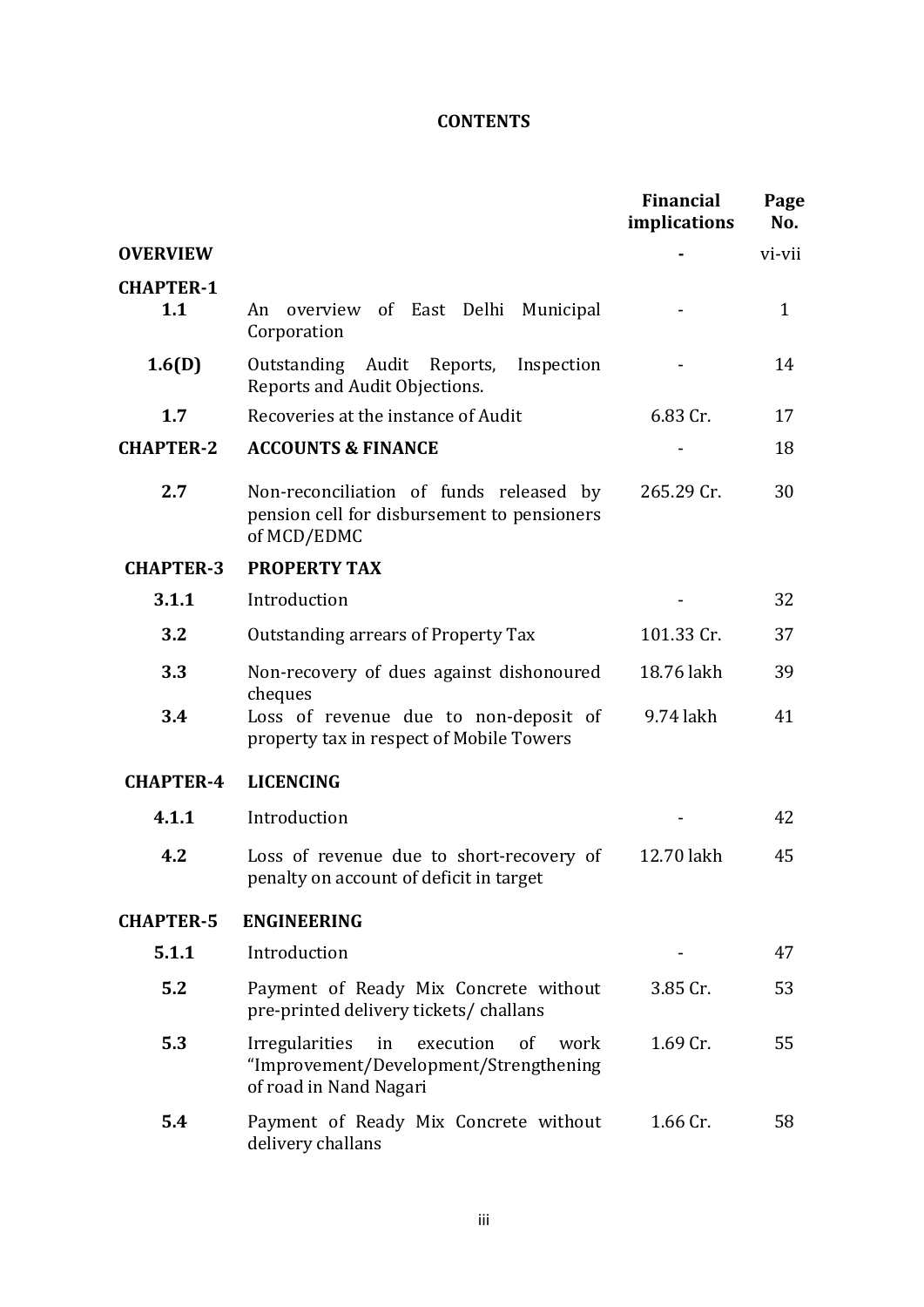| 5.5              | Excess payment due to non deduction on<br>account of decrease in price of steel re-<br>inforcement bars under clause 10 CA | 46.35 lakh | 60 |
|------------------|----------------------------------------------------------------------------------------------------------------------------|------------|----|
| 5.6              | Doubtful execution of works                                                                                                | 22.22 lakh | 62 |
| 5.7              | Irregular payment due to acceptance of<br>precast RCC slabs without ensuring quality                                       | 15.92 lakh | 64 |
| 5.8              | Non-recovery of cost of cement                                                                                             | 14.62 lakh | 66 |
| 5.9              | Non-recovery on account of use of TMT re-<br>inforcement bars procured from secondary<br>producers                         | 14.54 lakh | 68 |
| 5.10             | Doubtful execution of works                                                                                                | 13.08 lakh | 70 |
| 5.11             | Unjustified expenditure due to utilization of<br>more than six months old cement                                           | 10.26 lakh | 72 |
| 5.12             | Non-recovery on account of use of TMT re-<br>inforcement bars procured from secondary<br>producers                         | 9.21 lakh  | 74 |
| 5.13             | Excess payment due to non deduction on<br>account of decrease in price of steel re-<br>inforcement bars under clause 10CA  | 8.14 lakh  | 76 |
| <b>CHAPTER-6</b> | <b>BUILDING</b>                                                                                                            |            |    |
| 6.1.1            | Introduction                                                                                                               |            | 78 |
| 6.2              | Undue benefit to property owners/builders<br>due to no action of demolition/sealing on<br>unauthorized constructions       |            | 82 |
| 6.3              | Loss of revenue due to non/short-deposit of<br>one time car parking charges                                                | 54.45 lakh | 84 |
| 6.4              | Outstanding demolition charges                                                                                             | 45.98 lakh | 85 |
| 6.5              | Non-recovery of permission fee in respect of<br>Temporary Structure for Cellular Mobile<br><b>Phone Services</b>           | 6.00 lakh  | 87 |
| <b>CHAPTER-7</b> | <b>HEALTH &amp; MEDICAL</b>                                                                                                |            |    |
| 7.1.1            | Introduction                                                                                                               |            | 88 |
| 7.2              | Blockage of fund due to non-utilization of<br>multipurpose Block at Swami Dayanand                                         | 2.10 Cr.   | 96 |
| 7.3              | Hospital<br>Eating establishments, boarding/lodging<br>establishments etc. running without licence                         |            | 99 |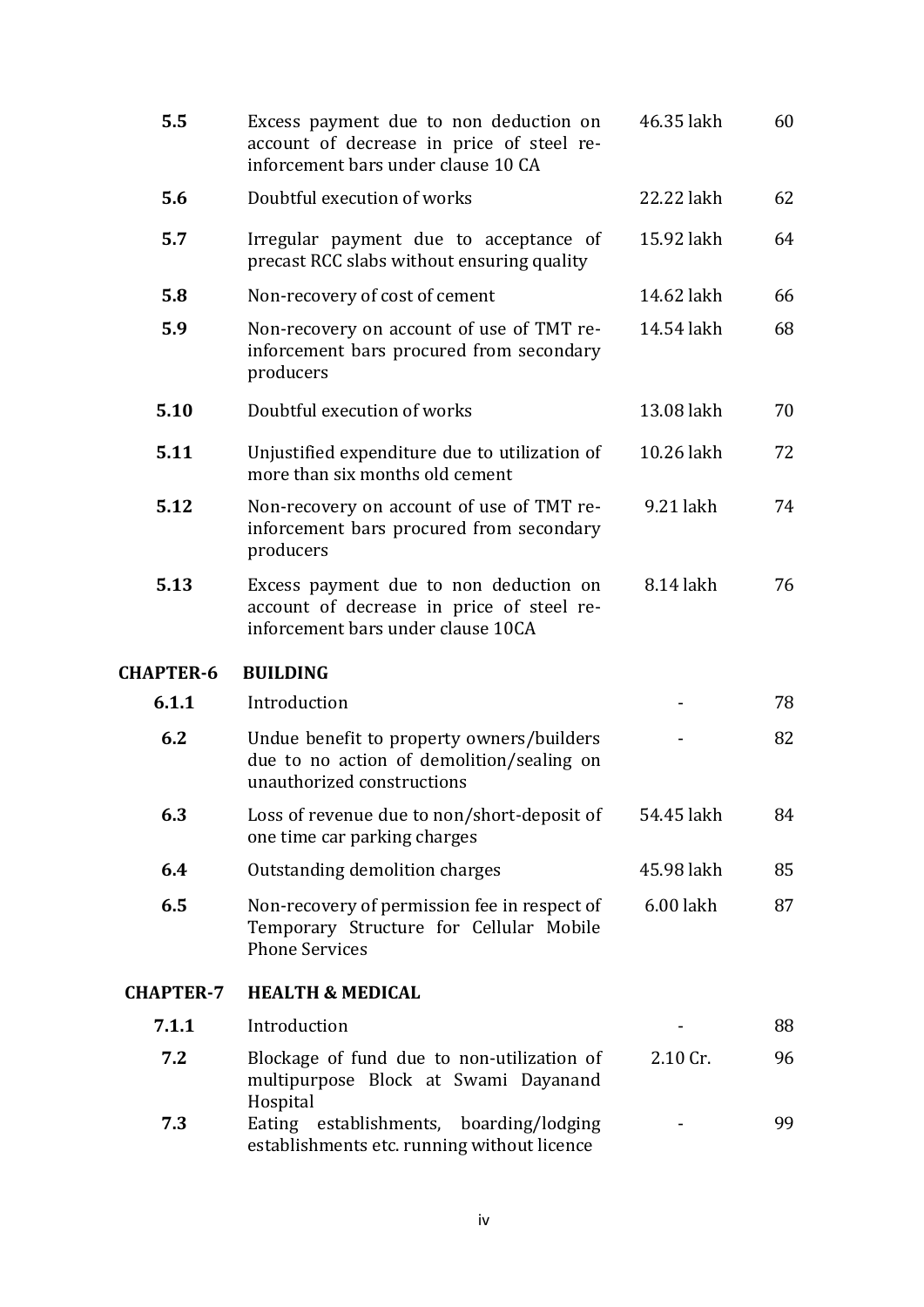| <b>CHAPTER-8</b>  | <b>EDUCATION</b>                                                                                             |            |     |
|-------------------|--------------------------------------------------------------------------------------------------------------|------------|-----|
| 8.1.1             | Introduction                                                                                                 |            | 100 |
| 8.2               | of<br>Irregular<br>payment<br>account<br>on<br>deployment of Cook-Cum-Helper<br>under<br>Mid-day-Meal Scheme | 93.18 lakh | 105 |
| <b>CHAPTER-9</b>  | <b>ADVERTISEMENT</b>                                                                                         |            |     |
| 9.1.1             | Introduction                                                                                                 |            | 108 |
| <b>CHAPTER-10</b> | <b>DEPARTMENT OF ENVIORNMENT</b><br><b>MANAGEMENT SERVICES</b>                                               |            |     |
| 10.1.1            | Introduction                                                                                                 |            | 111 |
| <b>CHAPTER-11</b> | <b>LAND &amp; ESTATE</b>                                                                                     |            |     |
| 11.1.1            | Introduction                                                                                                 |            | 116 |
| <b>CHAPTER-12</b> | REMUNERATIVE PROJECT CELL                                                                                    |            |     |
| 12.1.1            | Introduction                                                                                                 |            | 121 |
| <b>CHAPTER-13</b> | <b>HORTICULTURE</b>                                                                                          |            |     |
| 13.1.1            | Introduction                                                                                                 |            | 124 |
| <b>CHAPTER-14</b> | <b>COMMUNITY SERVICES</b>                                                                                    |            |     |
| 14.1.1            | Introduction                                                                                                 |            | 129 |
|                   | <b>ANNEXURES</b>                                                                                             |            |     |
|                   | <b>ANNEXURE A</b>                                                                                            |            | 134 |
|                   | <b>ANNEXURE B</b>                                                                                            |            | 136 |
|                   | <b>ANNEXURE C</b>                                                                                            |            | 138 |
|                   | <b>ANNEXURE D</b>                                                                                            |            | 139 |
|                   | <b>ANNEXURE E</b>                                                                                            |            | 142 |
|                   | <b>ANNEXURE F</b>                                                                                            |            | 144 |
|                   | <b>ANNEXURE G</b>                                                                                            |            | 145 |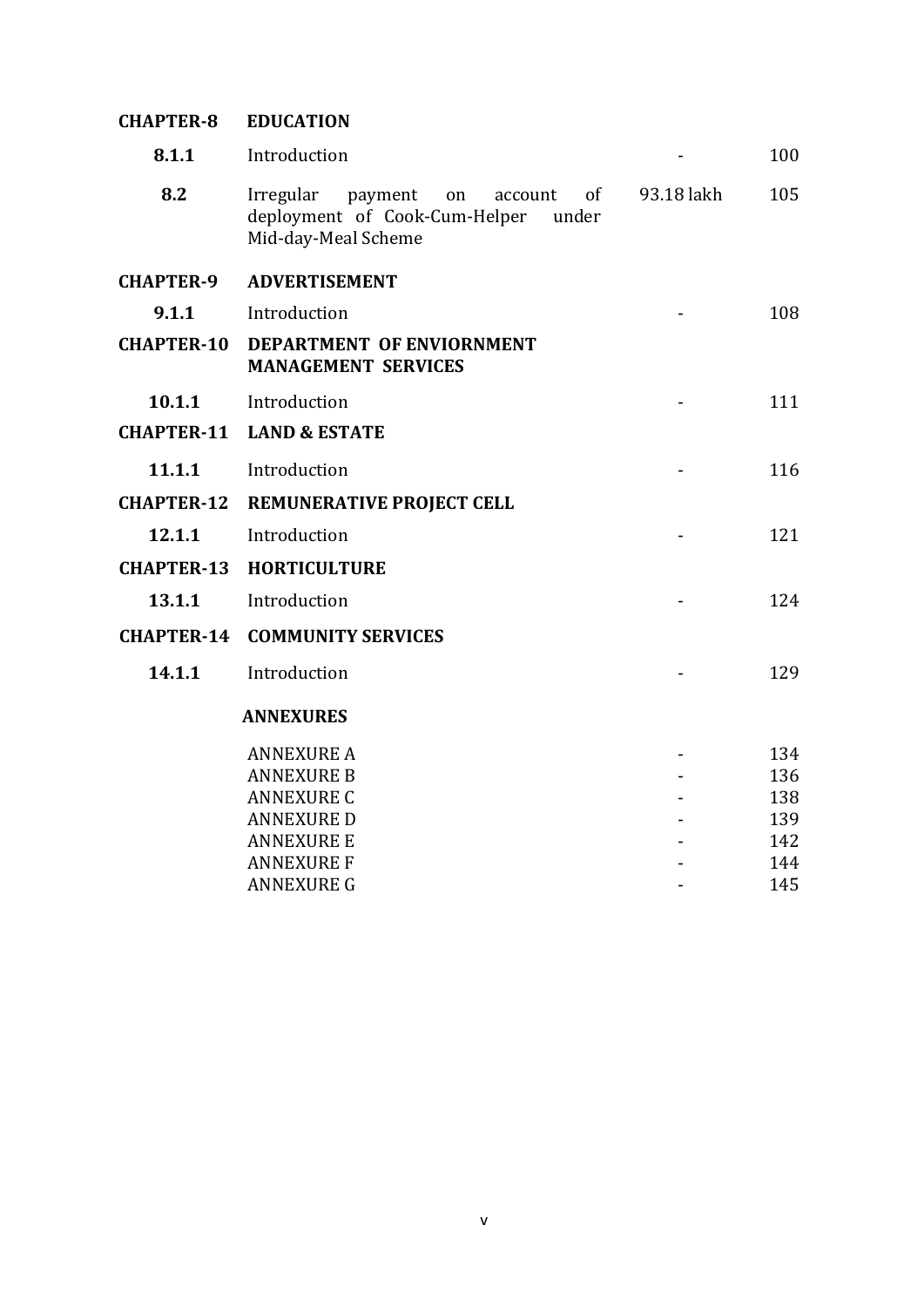#### **OVERVIEW**

# **1. Non-reconciliation of funds released by pension cell for disbursement to pensioners of MCD/EDMC - Rs. 265.29 Crore.**

No reconciliation of funds released during 2012-13 to 2016-17 by Pension Cell to Punjab National Bank & UCO Bank for disbursement to pensioners was done.

(Para 2.7)

## **2. Outstanding arrears of property tax - Rs.101.33 Crore.**

The Assessment & Collection department of East Delhi Municipal Corporation is yet to recover dues amounting to Rs.101.33 Crore towards property tax.

(Para 3.2)

## **3. Payment of Ready Mix Concrete without pre-printed delivery tickets/challans – Rs.3.85 crore.**

Payment amounting to Rs.3.85 Crore was released to the contractor for providing & laying RMC without receiving pre-printed delivery tickets/challans.

(Para 5.2)

## **4. Irregularities in execution of work "Improvement/Development/ Strengthening of road in Nand Nagari – Rs.1.69 Crore.**

- (i) No recovery on account of decrease in price of bitumen in execution of the work was made from the bills of the contractor. This resulted in excess payment of Rs.44.09 lakh.
- (ii) 10874 bags of cement procured from local distributor instead of manufacturer and used in the execution of different items of work costing Rs.1.25 crore.

(Para 5.3)

#### **5. Excess payment due to non deduction on account of decrease in price of steel re-inforcement bars under clause 10 CA Rs.46.35 lakh.**

No recovery on account of decrease in price of steel re-inforcement bars used in execution of the work was made from the bills of the contractor. This resulted in excess payment of Rs.46.35 lakh.

(Para 5.5)